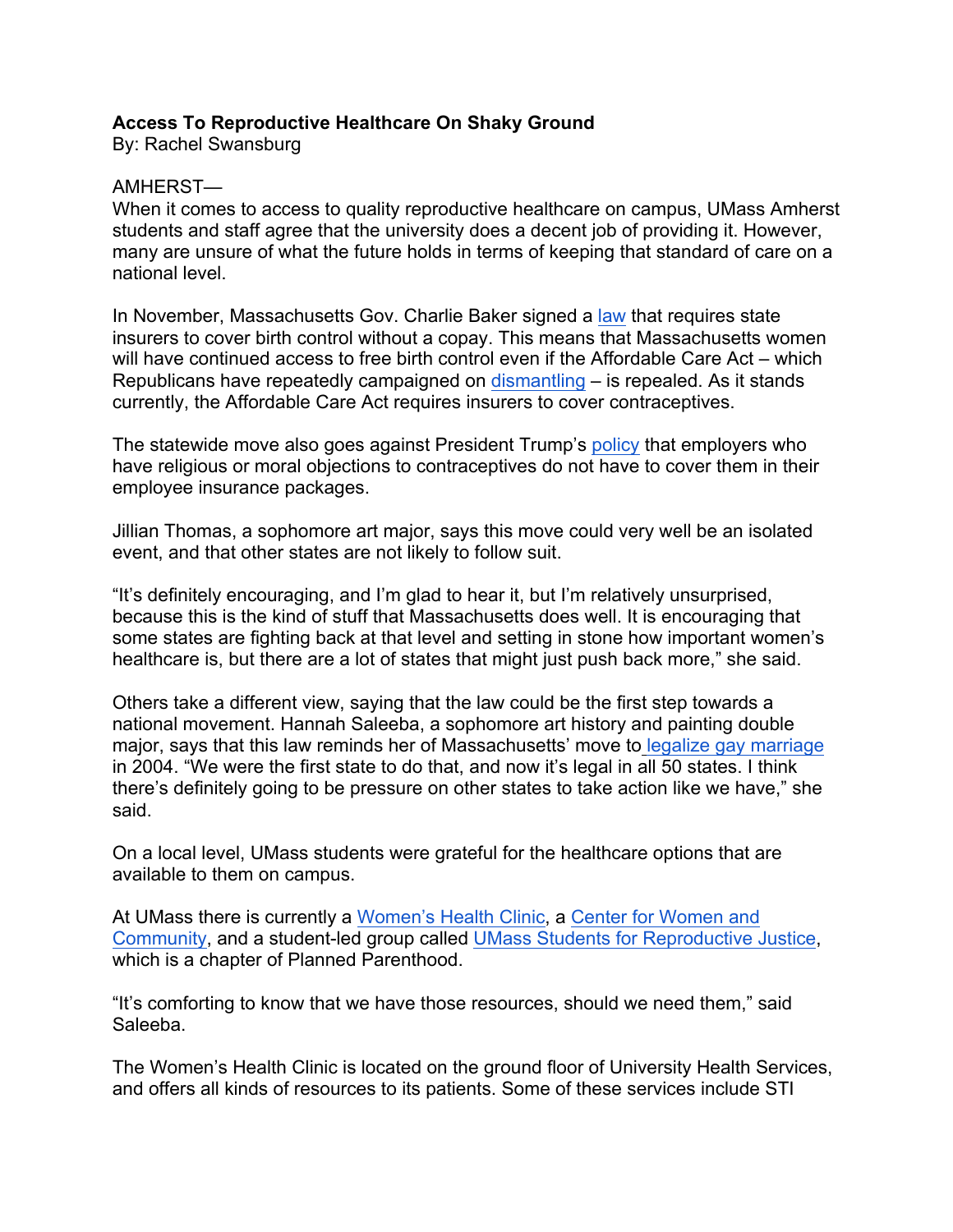screening, diagnosis, and treatment, nearly all forms of birth control, troubleshooting for hormonal imbalances, and counseling for pregnancy, birth control, and eating disorders. The clinic even has care options for transgender students, or students who are in the process of transitioning.

Dr. Maria Gallo M.D. is a women's health physician at UHS, and was working at the university when the clinic first opened. "The Women's Health Clinic has actually only been around for the last three years, and it's been expanded a lot since then," she explained. "At first, it was only open for three or four half-days a week, and now it's



open full-time. We've also needed to expand physically, and other departments have actually been moved to make more space. However, because it is small, we can only have two practitioners in there at once."

Although the clinic can be tricky to find, Gallo explained that its location below the main floor of UHS was intentional. "The clinic was specifically designed to be a safe and comfortable space where people could seek help in a more private, confined place," she said.

Hannah Kaplan is a senior undergraduate student studying public health and women, gender, and sexuality, and a first year graduate student studying community health education. She occasionally works with the Women's Health Clinic when they host STI/HIV clinics, and is a co-president of UMass Students for Reproductive Justice (USRJ).

As a chapter of Planned Parenthood, USRJ helps connect people with their services and the campaigns that they run, as well as hosts on campus events that promote student involvement and activism.

Kaplan noted that USRJ plays an important role in getting students involved and giving them first-hand experience with reproductive rights. "This was the first time I had ever actually been involved with a club, and it was really interesting learning what reproductive justice looks like on a college campus instead of just generally learning about it," she said.

Katie Donegan, a UMass communications and journalism graduate, is a former copresident of USRJ. She says that her time in the club "absolutely impacted" her course career and professional goals.

"My experience lobbying at the State House with USRJ was an encouraging thing for me. One of the bills we were lobbying for was the one just passed this year that makes Massachusetts the first state to protect copay-free birth control. It made my time feel